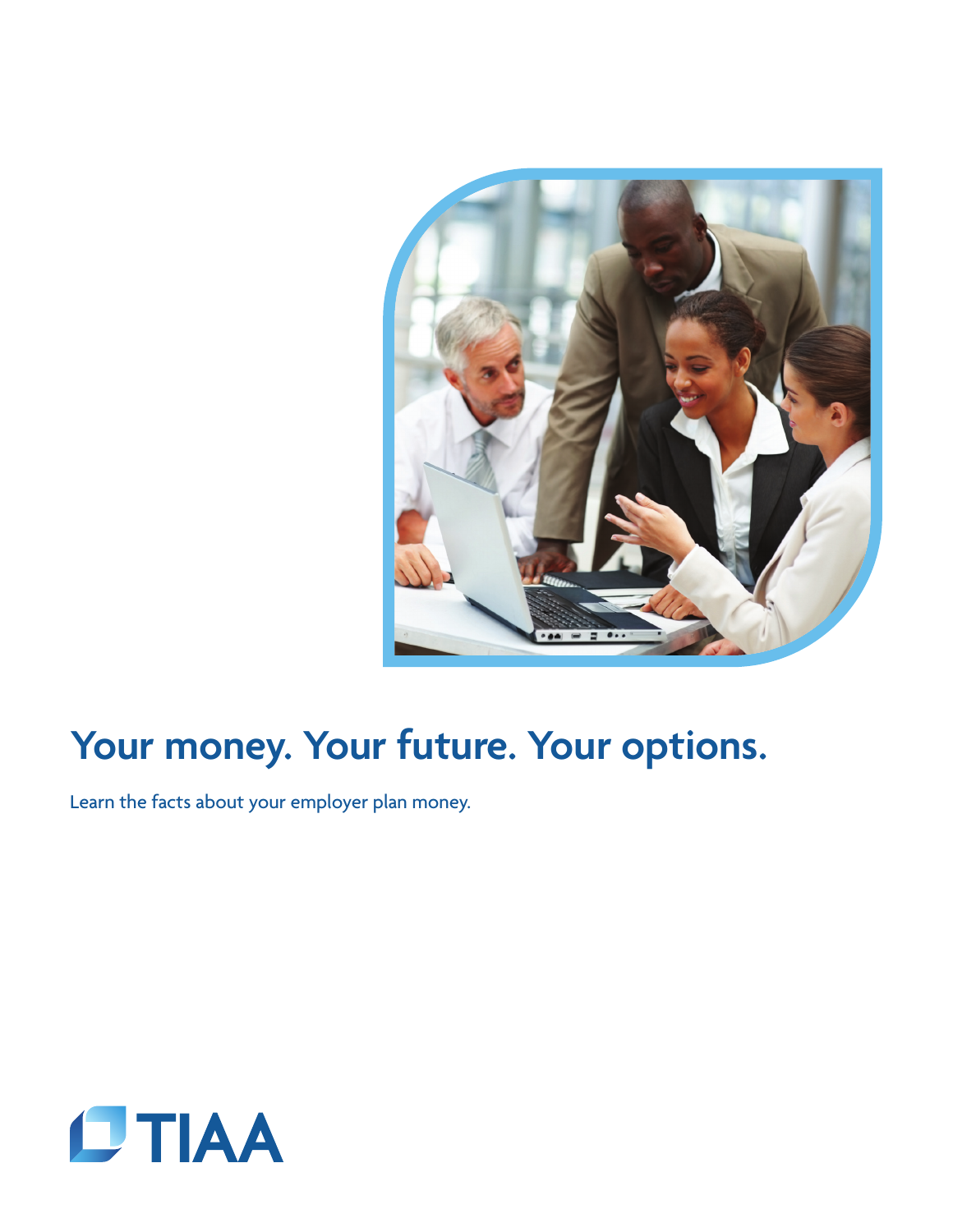These important decisions can be difficult to make. You don't have to do it alone. Call us—we're here to help.



Please call 800-842-2252 today.

If you are an Individual Advisory Services client, please contact your advisory team or call us at 866-220-6583.

For tax-related issues, consult a tax advisor.

This document is meant to help you identify some important considerations. There may be other factors you should consider based on your specific circumstances.

Before your next move, it's important to be aware of the options you have when it comes to your employer plan money. Today's decisions can have a substantial effect on your income in retirement.

Are you invested in TIAA Traditional or TIAA-CREF Variable Annuities? You could be leaving behind valuable benefits and opportunities. Call 800-842-2252 for more information.

### Option 1: Leave your money in your former employer's retirement plan.

| Potential advantages |                                                                                                                                    | <b>Issues to consider</b> |                                                                                                                                                            |
|----------------------|------------------------------------------------------------------------------------------------------------------------------------|---------------------------|------------------------------------------------------------------------------------------------------------------------------------------------------------|
| п                    | Continued opportunity for tax-deferred growth                                                                                      | ٠                         | May have a limited number of investment options                                                                                                            |
| ٠                    | Keep money in plan-specific investment options.<br>Investment alternatives may include lower-cost,<br>institutional-class products | ٠<br>п                    | Withdrawal options may be restricted<br>Cannot make additional contributions                                                                               |
| ٠                    | Many plans at TIAA-CREF have access to plan-<br>specific advice, planning tools                                                    |                           | Some plans may not provide access to<br>plan-specific advice                                                                                               |
|                      | and education                                                                                                                      | ٠                         | Plans may have administrative fees (e.g.,                                                                                                                  |
| ٠                    | Loans and hardship withdrawals may<br>be permitted                                                                                 | п                         | recordkeeping, compliance or trustee fees)<br>Plan may impose limitations (e.g., income                                                                    |
| ٠                    | Penalty-free withdrawals permitted if separated<br>from service after age 55                                                       |                           | distribution or spousal waivers) or plan may be<br>changed by employer (e.g., available investments,<br>fees, services, providers, termination provisions) |
| ٠                    | Potential increased protection from creditors<br>under federal law                                                                 | п                         | Managing assets across multiple plans or<br>accounts may be difficult                                                                                      |
| п                    | Plan may have lower administrative fees than<br>other options                                                                      |                           |                                                                                                                                                            |
| ٠                    | Preservation of guaranteed rate on income<br>products, like TIAA Traditional, within the plan <sup>1</sup>                         |                           |                                                                                                                                                            |

Plan an income you can't outlive.

Does your employer retirement plan provide the benefit of lifetime retirement income? With people living longer, retirement is lasting longer. A financial advice session can help you set and achieve your retirement goals, including a plan for income you can't outlive.

Please call **800-732-8353** to schedule an advice session.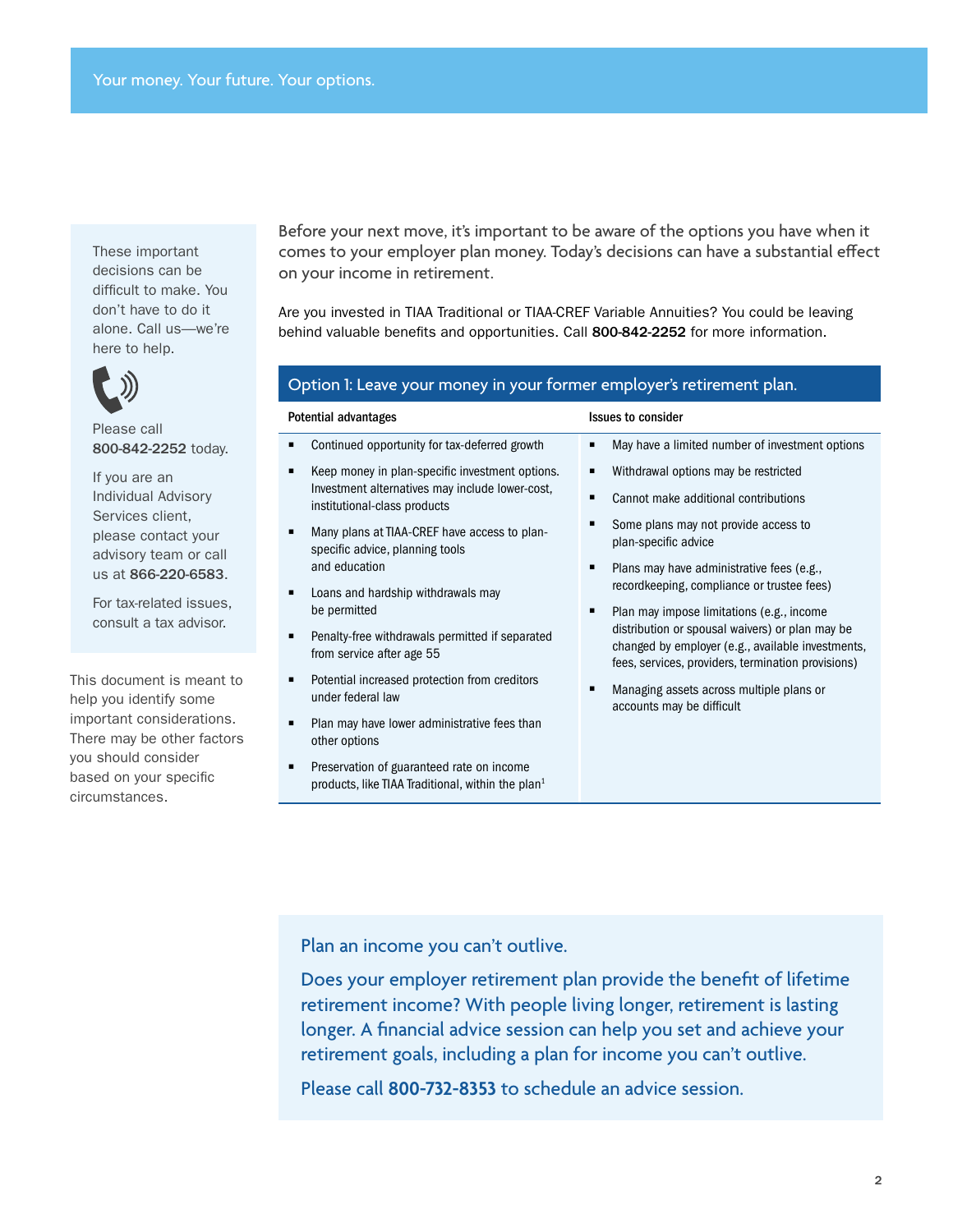These important decisions can be difficult to make. You don't have to do it alone. Call us—we're here to help.



Please call 800-842-2252 today.

If you are an Individual Advisory Services client, please contact your advisory team or call us at 866-220-6583.

For tax-related issues, consult a tax advisor.

## Option 2: Move your money directly into an IRA.

| Potential advantages                                                                                                             | <b>Issues to consider</b>                                                                                       |  |  |
|----------------------------------------------------------------------------------------------------------------------------------|-----------------------------------------------------------------------------------------------------------------|--|--|
| Depending on the type of rollover, there may be<br>no income tax or penalties                                                    | Access to plan-specific investments may not be.<br>٠<br>available                                               |  |  |
| You can consolidate multiple accounts into one                                                                                   | Cannot take a loan from an IRA<br>٠                                                                             |  |  |
| IRA, providing a clearer picture of your retirement<br>assets                                                                    | Some IRA investments may include trading-related<br>٠<br>expenses, including commissions and fees               |  |  |
| ■<br>Typically a broader range of investment options                                                                             | May need to liquidate investments before rolling                                                                |  |  |
| Continued opportunity for tax-deferred growth<br>Ξ                                                                               | over to an IRA                                                                                                  |  |  |
| Access to IRA-specific advice, planning tools<br>Ξ<br>and education                                                              | May lose valuable benefits. For example, if you have<br>been investing in a guaranteed income annuity           |  |  |
| Continue to make contributions subject to IRS<br>Ξ<br>limits                                                                     | such as TIAA Traditional, you may be giving up the<br>potential to receive higher income payments. <sup>2</sup> |  |  |
| Ability to set up periodic and ad hoc withdrawals                                                                                | No penalty-free withdrawals prior to age 59 <sup>1/2</sup><br>(exceptions are available)                        |  |  |
| Many IRA providers offer managed accounts,<br>which can provide professional portfolio<br>management tailored to your investment | Some investment expenses and account fees may<br>п<br>be higher                                                 |  |  |
| preferences                                                                                                                      | IRA assets generally protected by bankruptcy<br>٠                                                               |  |  |
| Ability to convert to a Roth IRA<br>Ξ                                                                                            | (state laws vary)                                                                                               |  |  |
| Access to trust services with some IRAs                                                                                          | Some IRAs may not include an annuity product                                                                    |  |  |

## Option 3: Move your money directly into your new employer's retirement plan.

| Potential advantages |                                                                                                   | <b>Issues to consider</b> |                                                                                                                                                                                      |
|----------------------|---------------------------------------------------------------------------------------------------|---------------------------|--------------------------------------------------------------------------------------------------------------------------------------------------------------------------------------|
| ٠<br>٠               | Continued opportunity for tax-deferred growth<br>Plan may allow for a loan or hardship withdrawal | ■                         | New employer's plan may not accept rollovers, so<br>this option may not be available                                                                                                 |
| ٠                    | No income tax or penalties with a<br>direct rollover                                              | ■                         | Withdrawal options may be restricted<br>Typically limited investment choices                                                                                                         |
|                      | Penalty-free withdrawals permitted if separated<br>from service after age 55                      |                           | May not include an in-plan annuity that can<br>provide lifetime income                                                                                                               |
|                      | Potential increased protection from creditors<br>and legal judgments                              |                           | May need to liquidate investments                                                                                                                                                    |
| п                    | Plan may have lower administrative fees than<br>other options                                     | ■                         | May lose valuable benefits. For example, if you have<br>been investing in a guaranteed income annuity<br>such as TIAA Traditional, you may be giving up the                          |
|                      | Investment alternatives may include lower-cost,<br>institutional class products                   |                           | potential to receive higher income payments. <sup>2</sup><br>Plans may have administrative fees (e.g.,<br>recordkeeping, compliance or trustee fees)                                 |
|                      | Access to plan-specific advice                                                                    | п                         | Plan may offer more expensive investment<br>options, including commissions, than your former<br>employer's retirement plan                                                           |
|                      |                                                                                                   | ٠                         | Plan may impose limitations (e.g., income<br>distribution) or plan may be changed by employer<br>(e.g., available investments, fees, services,<br>providers, termination provisions) |